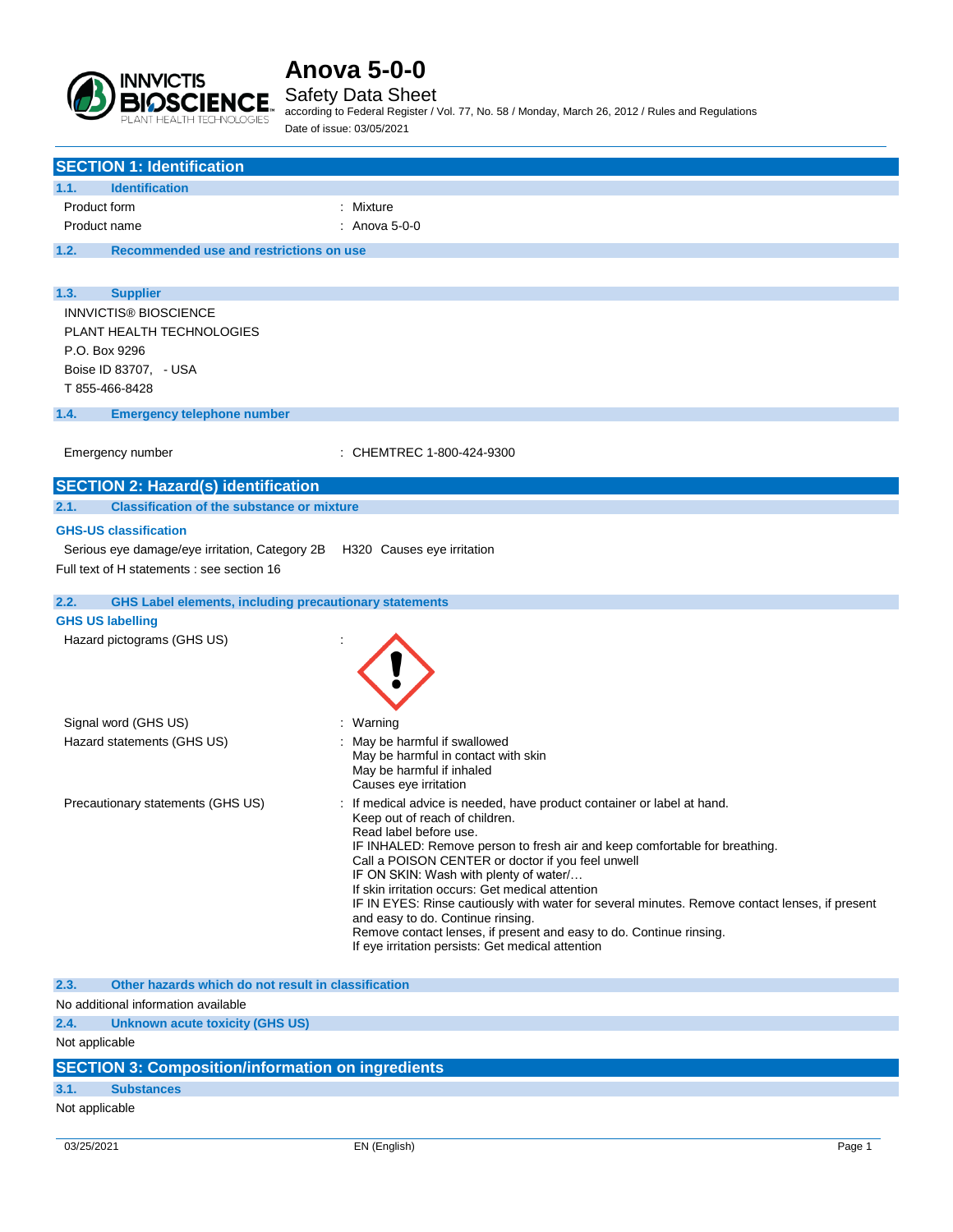# Safety Data Sheet

according to Federal Register / Vol. 77, No. 58 / Monday, March 26, 2012 / Rules and Regulations

## **3.2. Mixtures**

This mixture does not contain any substances to be mentioned according to the criteria of section 3.2 of HazCom 2012

|        | <b>SECTION 4: First-aid measures</b>                                |                                                                                                                                                              |
|--------|---------------------------------------------------------------------|--------------------------------------------------------------------------------------------------------------------------------------------------------------|
| 4.1.   | <b>Description of first aid measures</b>                            |                                                                                                                                                              |
|        | First-aid measures after inhalation                                 | : Remove person to fresh air and keep comfortable for breathing.                                                                                             |
|        | First-aid measures after skin contact                               | : Wash skin with plenty of water.                                                                                                                            |
|        | First-aid measures after eye contact                                | Rinse eyes with water as a precaution.                                                                                                                       |
|        | First-aid measures after ingestion                                  | Call a poison center or a doctor if you feel unwell.                                                                                                         |
| 4.2.   | Most important symptoms and effects (acute and delayed)             |                                                                                                                                                              |
| 4.3.   | Immediate medical attention and special treatment, if necessary     |                                                                                                                                                              |
|        | Treat symptomatically.                                              |                                                                                                                                                              |
|        | <b>SECTION 5: Fire-fighting measures</b>                            |                                                                                                                                                              |
| 5.1.   | Suitable (and unsuitable) extinguishing media                       |                                                                                                                                                              |
|        | Suitable extinguishing media                                        | : Water spray. Dry powder. Foam. Carbon dioxide.                                                                                                             |
| 5.2.   | Specific hazards arising from the chemical                          |                                                                                                                                                              |
| fire   | Hazardous decomposition products in case of                         | : Toxic fumes may be released.                                                                                                                               |
| 5.3.   | Special protective equipment and precautions for fire-fighters      |                                                                                                                                                              |
|        | Protection during firefighting                                      | : Do not attempt to take action without suitable protective equipment. Self-contained breathing<br>apparatus. Complete protective clothing.                  |
|        | <b>SECTION 6: Accidental release measures</b>                       |                                                                                                                                                              |
| 6.1.   | Personal precautions, protective equipment and emergency procedures |                                                                                                                                                              |
| 6.1.1. | For non-emergency personnel                                         |                                                                                                                                                              |
|        | Emergency procedures                                                | : Ventilate spillage area.                                                                                                                                   |
| 6.1.2. | For emergency responders                                            |                                                                                                                                                              |
|        | Protective equipment                                                | Do not attempt to take action without suitable protective equipment. For further information<br>refer to section 8: "Exposure controls/personal protection". |
| 6.2.   | <b>Environmental precautions</b>                                    |                                                                                                                                                              |
|        | Avoid release to the environment.                                   |                                                                                                                                                              |
| 6.3.   | Methods and material for containment and cleaning up                |                                                                                                                                                              |
|        | Methods for cleaning up                                             | : Take up liquid spill into absorbent material.                                                                                                              |
|        | Other information                                                   | : Dispose of materials or solid residues at an authorized site.                                                                                              |
| 6.4.   | <b>Reference to other sections</b>                                  |                                                                                                                                                              |
|        | For further information refer to section 13.                        |                                                                                                                                                              |
|        | <b>SECTION 7: Handling and storage</b>                              |                                                                                                                                                              |
| 7.1.   | <b>Precautions for safe handling</b>                                |                                                                                                                                                              |
|        | Precautions for safe handling                                       | Ensure good ventilation of the work station. Wear personal protective equipment.                                                                             |
|        | Hygiene measures                                                    | Do not eat, drink or smoke when using this product. Always wash hands after handling the<br>product.                                                         |
| 7.2.   | Conditions for safe storage, including any incompatibilities        |                                                                                                                                                              |
|        | Storage conditions                                                  | : Store in a well-ventilated place. Keep cool.                                                                                                               |
|        | <b>SECTION 8: Exposure controls/personal protection</b>             |                                                                                                                                                              |
| 8.1.   | <b>Control parameters</b>                                           |                                                                                                                                                              |
|        |                                                                     |                                                                                                                                                              |
|        | <b>Anova 5-0-0</b>                                                  |                                                                                                                                                              |
|        | No additional information available                                 |                                                                                                                                                              |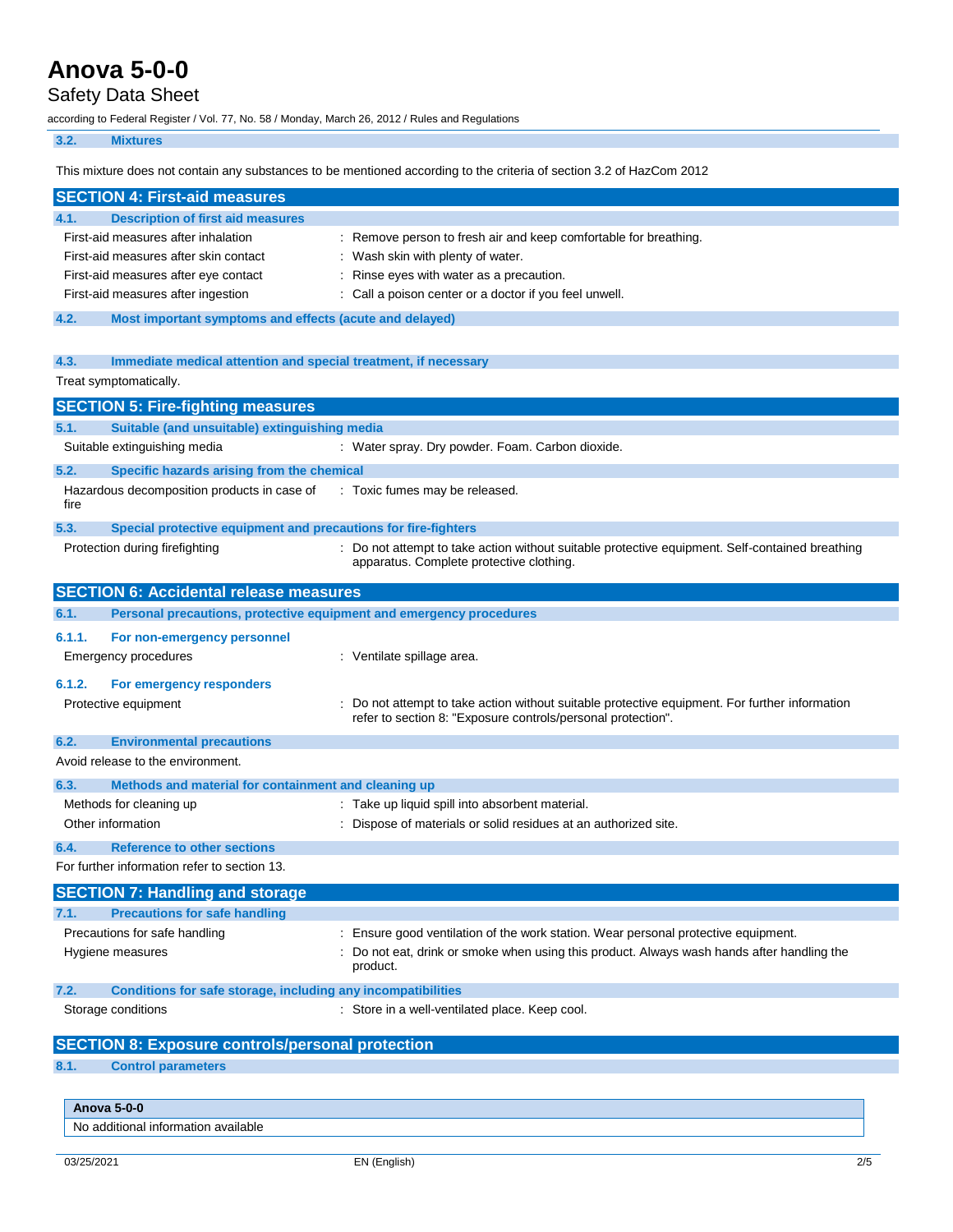# Safety Data Sheet

according to Federal Register / Vol. 77, No. 58 / Monday, March 26, 2012 / Rules and Regulations

# **8.2. Appropriate engineering controls**

| Appropriate engineering controls | : Ensure good ventilation of the work station. |
|----------------------------------|------------------------------------------------|
| Environmental exposure controls  | : Avoid release to the environment.            |

### **8.3. Individual protection measures/Personal protective equipment**

### **Hand protection:**

Protective gloves

### **Eye protection:**

Safety glasses

### **Skin and body protection:**

Wear suitable protective clothing

### **Respiratory protection:**

In case of insufficient ventilation, wear suitable respiratory equipment

### **Personal protective equipment symbol(s):**



| <b>SECTION 9: Physical and chemical properties</b>            |                     |  |
|---------------------------------------------------------------|---------------------|--|
| Information on basic physical and chemical properties<br>9.1. |                     |  |
| Physical state                                                | : Liquid            |  |
| Appearance                                                    | : Clear solution.   |  |
| Colour                                                        | <b>Black</b>        |  |
| Odour                                                         | $:$ mild            |  |
| Odour threshold                                               | : No data available |  |
| pH                                                            | : $\approx 7.5$     |  |
| Melting point                                                 | : Not applicable    |  |
| Freezing point                                                | No data available   |  |
| Boiling point                                                 | : No data available |  |
| Flash point                                                   | : No data available |  |
| Relative evaporation rate (butylacetate=1)                    | : No data available |  |
| Flammability (solid, gas)                                     | : Not applicable.   |  |
| Vapour pressure                                               | : No data available |  |
| Relative vapour density at 20 °C                              | : No data available |  |
| Relative density                                              | : $\approx 1.2$     |  |
| Solubility                                                    | : No data available |  |
| Partition coefficient n-octanol/water (Log Pow)               | : No data available |  |
| Auto-ignition temperature                                     | : No data available |  |
| Decomposition temperature                                     | : No data available |  |
| Viscosity, kinematic                                          | : No data available |  |
| Viscosity, dynamic                                            | No data available   |  |
| <b>Explosive limits</b>                                       | No data available   |  |
| <b>Explosive properties</b>                                   | : No data available |  |
| Oxidising properties                                          | : No data available |  |
| 9.2.<br><b>Other information</b>                              |                     |  |

No additional information available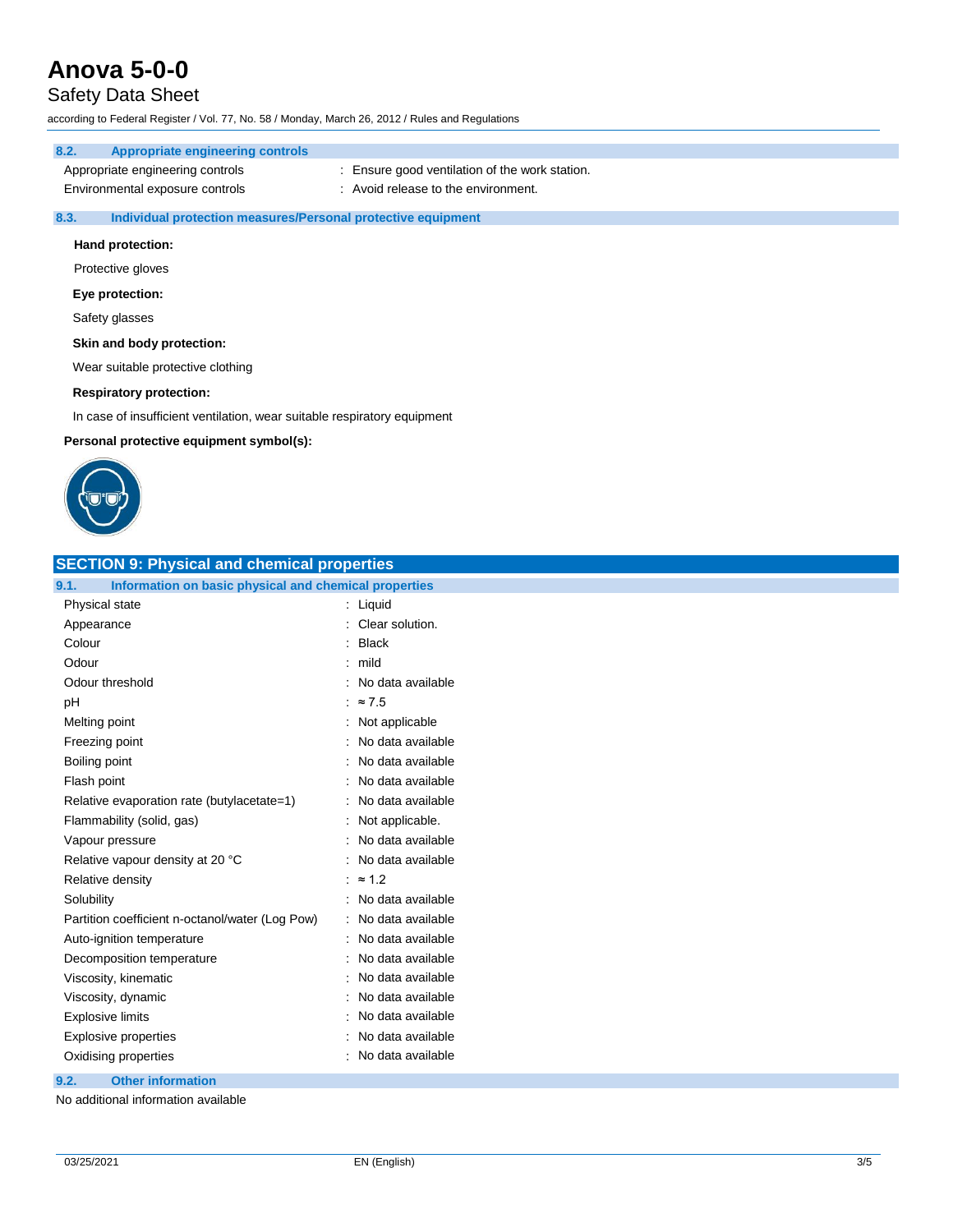# Safety Data Sheet

according to Federal Register / Vol. 77, No. 58 / Monday, March 26, 2012 / Rules and Regulations

| iccording to Federal Register / Vol. 77, NO. 36 / Monday, March 20, 2012 / Rules and Regulations |                                                                                                                          |
|--------------------------------------------------------------------------------------------------|--------------------------------------------------------------------------------------------------------------------------|
| <b>SECTION 10: Stability and reactivity</b>                                                      |                                                                                                                          |
| 10.1.<br><b>Reactivity</b>                                                                       |                                                                                                                          |
| The product is non-reactive under normal conditions of use, storage and transport.               |                                                                                                                          |
| 10.2.<br><b>Chemical stability</b>                                                               |                                                                                                                          |
|                                                                                                  |                                                                                                                          |
| Stable under normal conditions.                                                                  |                                                                                                                          |
| 10.3.<br><b>Possibility of hazardous reactions</b>                                               |                                                                                                                          |
| No dangerous reactions known under normal conditions of use.                                     |                                                                                                                          |
| <b>Conditions to avoid</b><br>10.4.                                                              |                                                                                                                          |
| None under recommended storage and handling conditions (see section 7).                          |                                                                                                                          |
| 10.5.<br><b>Incompatible materials</b>                                                           |                                                                                                                          |
| No additional information available                                                              |                                                                                                                          |
| <b>Hazardous decomposition products</b><br>10.6.                                                 |                                                                                                                          |
|                                                                                                  | Under normal conditions of storage and use, hazardous decomposition products should not be produced.                     |
| <b>SECTION 11: Toxicological information</b>                                                     |                                                                                                                          |
| <b>Information on toxicological effects</b><br>11.1.                                             |                                                                                                                          |
| Acute toxicity (oral)                                                                            | Not classified                                                                                                           |
| Acute toxicity (dermal)                                                                          | Not classified.                                                                                                          |
| Acute toxicity (inhalation)                                                                      | Not classified.                                                                                                          |
| <b>Anova 5-0-0</b>                                                                               |                                                                                                                          |
| LD50 oral rat                                                                                    | ≈ 3250 mg/kg Potassium Acetate                                                                                           |
| Skin corrosion/irritation                                                                        | : Not classified.                                                                                                        |
|                                                                                                  | $pH: \approx 7.5$                                                                                                        |
| Serious eye damage/irritation                                                                    | : Causes eye irritation.                                                                                                 |
| Respiratory or skin sensitisation                                                                | $pH: \approx 7.5$<br>Not classified                                                                                      |
| Germ cell mutagenicity                                                                           | Not classified                                                                                                           |
| Carcinogenicity                                                                                  | Not classified                                                                                                           |
|                                                                                                  | Not classified                                                                                                           |
| Reproductive toxicity                                                                            |                                                                                                                          |
| STOT-single exposure                                                                             | Not classified                                                                                                           |
| STOT-repeated exposure                                                                           | Not classified                                                                                                           |
| Aspiration hazard                                                                                | : Not classified                                                                                                         |
| Viscosity, kinematic                                                                             | : No data available                                                                                                      |
|                                                                                                  |                                                                                                                          |
| <b>SECTION 12: Ecological information</b>                                                        |                                                                                                                          |
| 12.1.<br><b>Toxicity</b>                                                                         |                                                                                                                          |
| Ecology - general                                                                                | The product is not considered harmful to aquatic organisms nor to cause long-term adverse<br>effects in the environment. |
| <b>Persistence and degradability</b><br>12.2.                                                    |                                                                                                                          |
| No additional information available                                                              |                                                                                                                          |

## **12.3. Bioaccumulative potential** No additional information available

**12.4. Mobility in soil**

No additional information available

## **12.5. Other adverse effects**

No additional information available